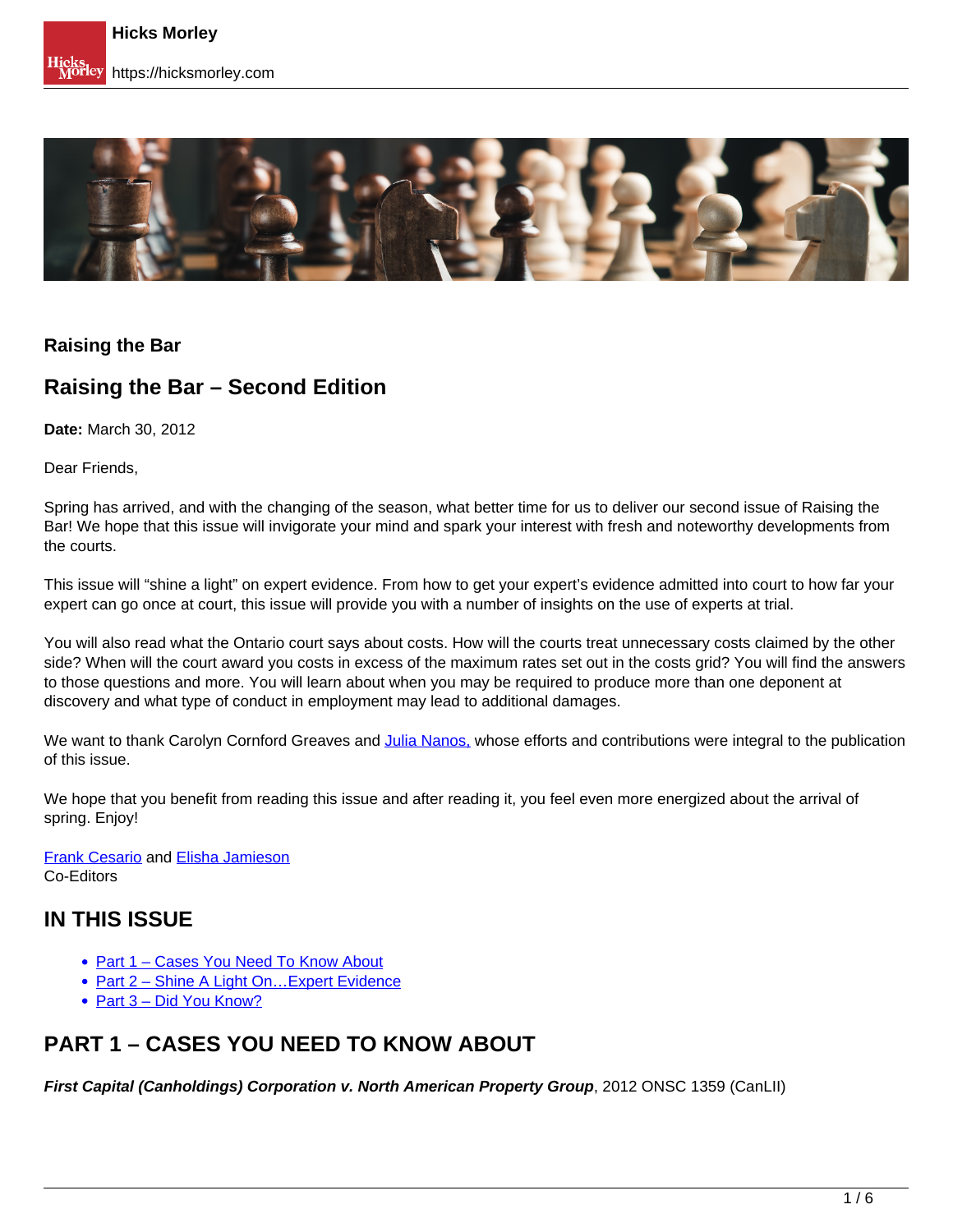This is an important decision for successful litigants looking to recoup their costs at the end of a trial and for unsuccessful litigants who are ordered to pay costs.

In this case, the parties brought cross-motions regarding the sale of a commercial shopping centre. The Plaintiff was only partially successful on its motion but was completely successful in opposing the Defendant's motion. The Plaintiff sought its costs on a partial indemnity scale. The Defendant took the position that the costs claimed were excessive because the hourly rate exceeded the rates set by the Costs Subcommittee in an Information Notice for the Profession in 2005 ("Information Notice"). The Information Notice sets out a maximum rate for lawyers based on years of experience that is often used to determine what costs to award.

The Court found that it could award costs based on an hourly rate exceeding the Information Notice. In the Court's view, the hourly rate in the Information Notice should be increased for inflation and is intended to be a guide, not a mandatory rate. The Court also concluded it was appropriate to award a higher rate in this case because: the amount in dispute was substantial; the Plaintiff's lawyers were from a well-respected Toronto law firm where hourly rates and office overhead costs are higher than the provincial average; and the lead counsel on the file had been called to the bar for almost ten years.

#### **Fortini v. Simcoe (County)**, 2012 ONSC 1034 (CanLII)

In this decision, the Court considered Rule 31.03(4) of the Rules of Civil Procedure for the first time. The Rule came into force on January 1, 2010. Rule 31.03 outlines when a party may examine for discovery more than one representative of a company or organization. The Rule was amended to include a list of criteria that a court must consider before leave is granted to examine more than one person. The Rule states that a court must satisfy itself that satisfactory answers respecting all of the issues raised cannot be obtained from only one person without undue expense and inconvenience and that the examination of more than one person would likely expedite the conduct of the action.

In Fortini, the deceased was killed in a car accident. His wife and children (Plaintiffs) brought a claim against the County for failing to remove ice from the road. The County provided a deponent to be discovered at discovery. The Plaintiffs successfully brought a motion to discover a second deponent from the County. The County appealed the order of the motions judge.

The motions judge's order was overturned on appeal. The Court held the quality of the evidence should be measured using an objective standard. A party cannot simply be dissatisfied with the answers given; rather, it is only when a court has concluded that a party is likely to be deprived of a meaningful discovery that leave to discover a second deponent should be granted. In this case, the Court concluded the Plaintiffs' request to discover a second deponent was premature. The motion was brought before the Defendant had a chance to provide complete answers to the undertakings from discovery. Accordingly, the quality of the deponent's evidence could not properly be assessed. The Court found that the motions judge had improperly concluded that information the Plaintiffs required could not be obtained through the first deponent.

#### **Vernon v. British Columbia (Liquor Distribution Branch)**, 2012 BCSC 133

This case provides a good example of the type of employer conduct that may attract punitive damages.

Ms. Vernon was a long-service employee and store manager for the Liquor Distribution Branch ("LDB"). In 2010, a employee complained in writing about Ms. Vernon's behaviour as a manager. The complaint was investigated by the LDB and the investigation concluded that Ms. Vernon had engaged in gross workplace misconduct. The LDB advised Ms. Vernon that her employment would be terminated unless she resigned. It offered her a reference letter if she resigned. She did not resign and her employment was terminated for cause.

The British Columbia Superior Court found that Ms. Vernon was wrongfully dismissed. She was awarded pay in lieu of notice and aggravated damages for the insensitive manner in which she was dismissed. In addition, the Court concluded that the LDB's offer of a reference letter, or a "carrot", in exchange for Ms. Vernon's resignation was "properly the subject matter of retribution, deterrence and denunciation" warranting an award of punitive damages. The Court concluded that the LDB's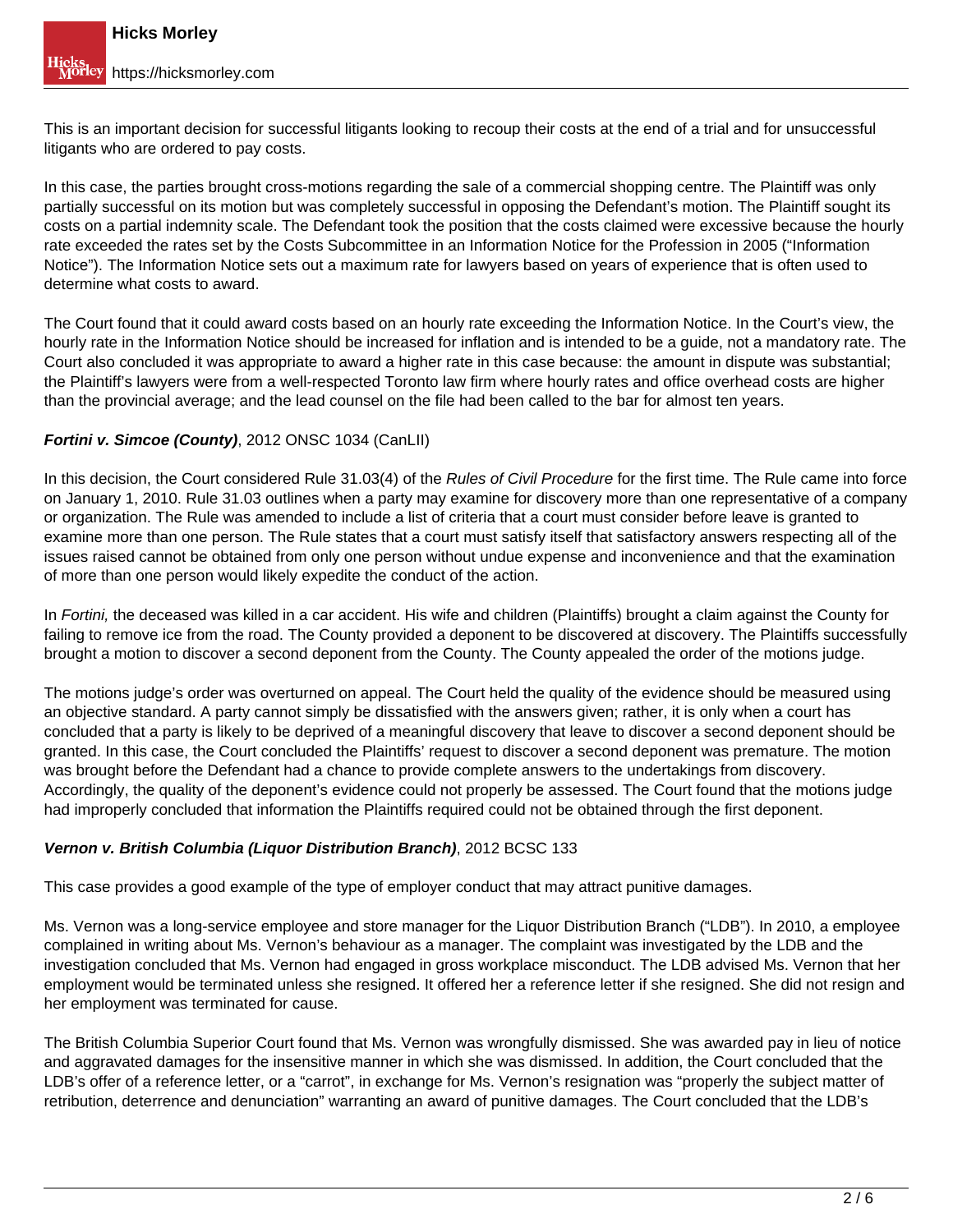offer was reprehensible because the LDB knew that Ms. Vernon was in a vulnerable position and would have a very hard time finding employment without a reference letter. The Court awarded Ms. Vernon \$50,000 in punitive damages.

## **PART 2 – SHINE A LIGHT ON…EXPERT EVIDENCE**

Litigation in the courts and before administrative tribunals often requires expert evidence. In order to make informed and effective decisions about expert evidence, litigants must understand the nature of expert evidence, when it can be admissible, and how it can be used. Recent decisions in both the criminal and civil context highlight important strategic issues with respect to the admissibility and use of expert evidence.

#### **PRECONDITIONS FOR ADMISSIBILITY**

Expert evidence involves an expert providing an opinion on an issue in the case. Opinion evidence is presumptively inadmissible because it is the primary duty of the judge (or jury) to draw inferences from evidence and to decide the case. An exception to this general rule is made for expert evidence for one reason: where the subject matter at issue is beyond the trier of fact's knowledge or expertise such that he or she is unable to draw an inference or form a proper conclusion on the evidence, expert testimony may be required to assist in the exercise of this duty.

To be admissible, expert evidence must meet the criteria set out by the Supreme Court of Canada in R. v. Mohan:

- 1. The proposed opinion must be **necessary** to enable the trier of fact to understand and evaluate material evidence;
- 2. The witness must be **qualified**, through formal education, private study, work experience or other personal involvement in the subject matter, to give the opinion;
- 3. The expert evidence must not violate any other **exclusionary rule** of evidence; and
- 4. The proposed opinion must be logically **relevant** to a material issue in the case.

#### **ADMISSIBILITY IS ONLY THE BEGINNING**

Meeting the "Mohan" criteria does not guarantee that the expert evidence will be admitted. Even if the preconditions are satisfied, the trial judge is also required to conduct a cost/benefit analysis to determine whether the evidence is sufficiently beneficial to the trial process that it ought to be admitted despite potential harms that may flow from its admission. This "gatekeeping" function is an important exercise of judicial discretion and it must be approached with caution.

In his 2008 report "Inquiry into Pedatric Pathology in Ontario", Justice Stephen Goudge emphasized the need for judicial vigilance with respect to the admission of expert evidence, and specifically the need to scrutinize the necessity and reliability of expert evidence before permitting it to be admitted. Likewise, in both Dulong v. Merrill Lynch Canada Inc. and Hoang v. Vicentini, the Ontario Superior Court of Justice confirmed in strong terms that it is an abdication of the proper function of a trial judge to admit expert evidence and then compensate for weaknesses in the evidence by attaching less weight to it. These are significant decisions because the practice of "let it in and deficiencies go to weight" is common.

When conducting the cost/benefit analysis, trial judges should also consider whether the evidence will unduly lengthen and complicate the proceedings, consume the parties' resources, and further burden the legal system. Where the probative value of the evidence is limited, the trial judge ought to consider excluding the evidence if for no other reason than trial economy.

Judicial vigilance is also required because expert evidence can swallow the essential "fact-finding" function of the trier of fact. This is especially true in a jury case, and where the inferences offered by the expert weigh heavily upon the ultimate issue to be decided in the case. For example, in Chasczewski v. 528089 Ontario Inc., the Ontario Court of Appeal found that a trial judge became affixed on expert evidence and surrendered his duty as the trier of fact in favour of statistical evidence by a defendant's expert.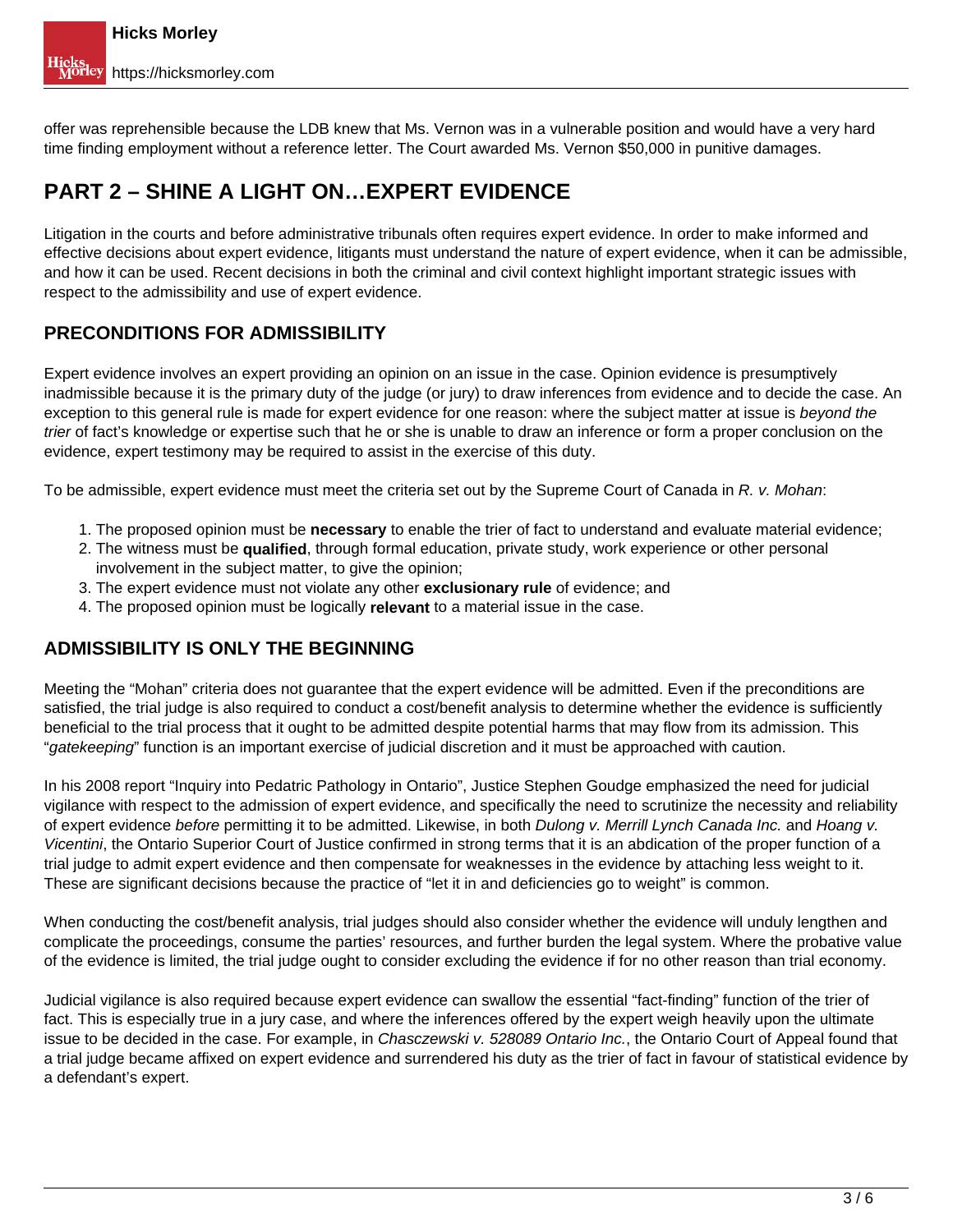#### **THE USE OF EXPERT EVIDENCE**

In R. v. Abbey, the Supreme Court of Canada clarified that admissibility is not an all or nothing proposition. The trial judge is to balance the probative value and prejudicial effect of the proposed evidence, and to control the manner in which the expert evidence is presented. Expert evidence ought to be presented in a manner that enables the trier of fact to understand and consider the facts that form the basis of the expert's opinion. As gatekeeper, the trial judge is entitled to modify the nature and scope of the proposed opinion, edit the language used to frame the opinion, direct the manner of its presentation, and outline with precision what a witness can and cannot say. These steps ensure that a witness' testimony is limited to his or her area of expertise and that decision-making is properly confined to the trier of fact.

A very recent Ontario decision demonstrates this principle in action. In the much-publicized case of R. v. Gager, the defence sought to introduce expert evidence related to certain gang phenomena. The court expressed serious reservations about the expert's qualifications, data and opinions, but admitted the expert evidence because of the principle that defence evidence in a criminal case should be excluded only where its prejudicial effect substantially outweighs its probative value. However, it is noteworthy that even in the criminal defence context, the court limited the permissible scope of the expert's evidence in several respects, including to not allow the expert to express opinions on the "ultimate issue" in the case.

But the court's ability to deal with the manner of expert evidence has limits. In Suward v. Women's College Hospital, the trial judge criticized the experts for failing to meet in advance of trial to attempt to narrow differences and eliminate areas of overlapping opinion. The Ontario Court of Appeal noted that, where experts conflict with respect to a given issue at trial, it is often desirable and efficient for the experts to focus their evidence to areas of "true" difference. However desirable the practice, the Court clearly held that the decision is for counsel and that experts are not to decide on such a procedure in the absence of instruction.

#### **EXPERT QUALIFICATION AND "JUNK SCIENCE"**

Particular concerns arise where a party seeks to admit "expert" evidence relating to a novel scientific theory or method. The court will subject the opinion to a higher degree of scrutiny to determine if it meets the threshold of reliability and necessity. In Mohan, the Court outlined the following factors to be considered in exercising the "gatekeeper" function this context:

- 1. whether the theory or technique can and has been tested;
- 2. whether the theory or technique has been subjected to peer review and publication;
- 3. the known or potential rate of error or the existence of standards; and
- 4. whether the theory or technique has been generally accepted.

The goal of this exercise is to exclude opinions that are based on untested "junk" science. As the Ontario Court of Appeal explained in Johnson v. Milton (Town), expert opinion may be based on little more than guesswork, speculation, commonplace information and "junk science", despite the fact that the witness otherwise appears to be knowledgeable, wellexperienced and educated. Where this is the case, the trier of fact may be unduly influenced by the expert's testimony.

Therefore, parties who are faced with relying on, or responding to, novel science must make certain that they have properly considered how best to support or attack the theory.

#### **EXPERT EVIDENCE AND HEARSAY**

An interesting problem arises when an expert opinion is founded upon hearsay. An expert's opinion is based on proven facts of a technical or scientific nature, which are beyond the trier of fact's expertise or knowledge. If admitted, counsel is able to cross-examine the expert to demonstrate the reliability of the opinion or lack thereof. However, where an opinion is based on unproven fact or information given to the expert by a third party, the information relied upon is hearsay when admitted in evidence.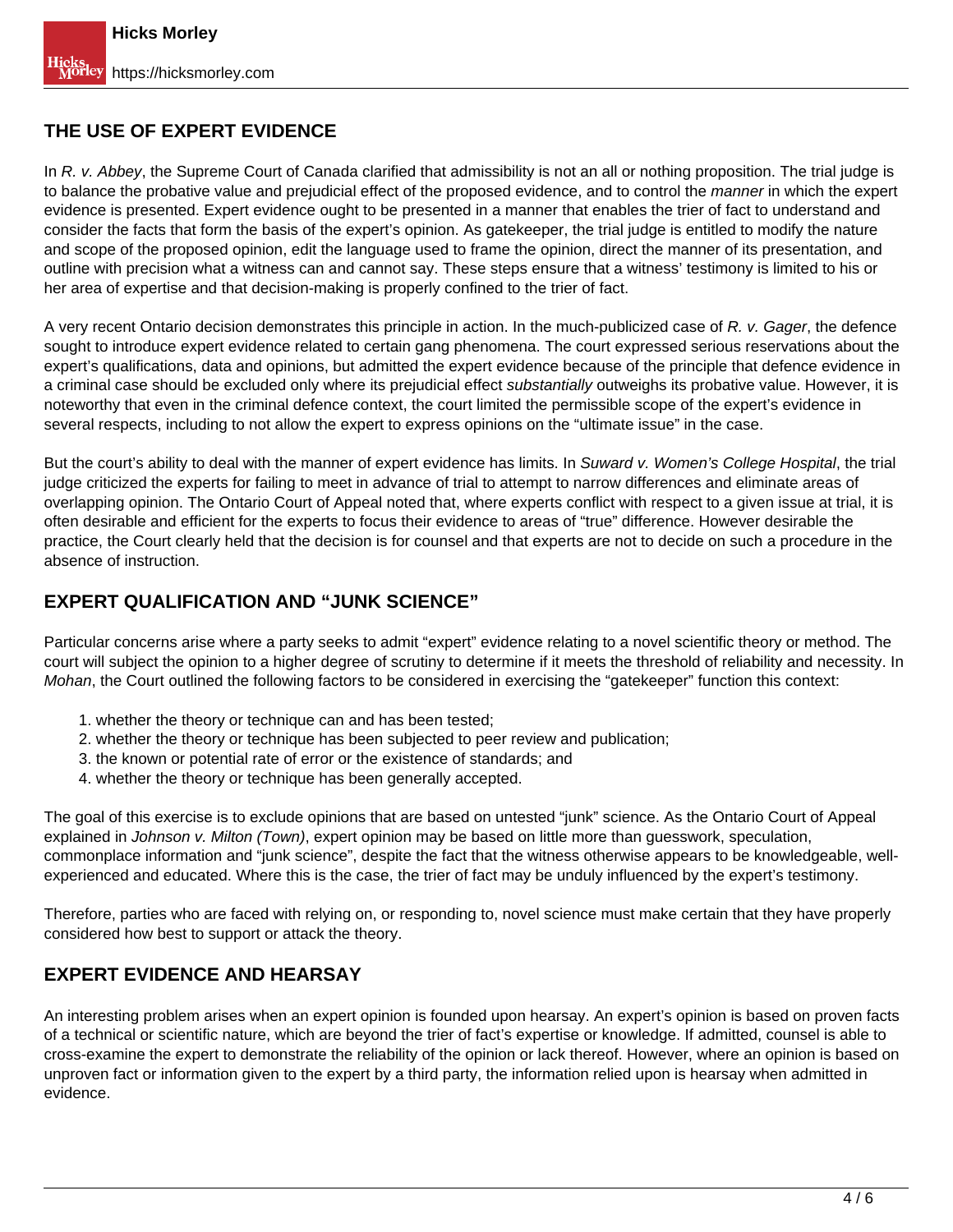Canadian evidence law permits an expert to rely upon hearsay in forming his or her opinion in certain circumstances. In Segway Enterprises Inc. v. Lacroix, the Superior Court drew an important distinction. Hearsay evidence, obtained by an expert and acted upon in the course of his or her expertise, is permissible and admissible under the law of evidence. However, where the expert obtains information from a party to the litigation, a court ought to require independent proof of the information. Furthermore, where an opinion is based on disputed facts, these disputed facts must be put before the trier of fact for determination. The expert opinion must not be presented in a manner that conceals the contentious nature of the facts underlying it.

### **PRACTICE CHANGES**

The Rules of Civil Procedure were amended in 2010 with respect to expert evidence. An expert is now required to sign an acknowledgement (Form 53) that he or she has a duty to provide an opinion that is fair, objective and nonpartisan, and which falls within his or her area of expertise. The Rule also specifies that the expert's duty to the court is paramount over any duty owed to a party to the litigation. This is a stark reminder to an expert!

In Brandiferri v. Wawanesa Mutual Insurance Co., the Ontario Superior Court of Justice recently made an interesting comment about expert impartiality. The Court noted the general principle that "an expert who lacks impartiality and independence should be disqualified", but also noted that the best that could be expected in this regard is a "curbing of the excesses." The Court reasoned that so long as the parties retain their own experts, a certain degree of "favouritism" from expert witnesses is "simply a reality of the adversarial process." A court's primary consideration is trial fairness. Where expert testimony contributes to this goal, the opinion may be admissible despite shades of impartiality. It is important to note, however, that the Court also emphasized that once an expert witness enters the box at trial, "the expert speaks only to assist the court." In this regard, the Court took comfort from the fact that the expert signed the Form 53 acknowledgement required under the Rules.

# **CONCLUSION**

Expert evidence is an important exception to the rule against opinion evidence. The decisions discussed above demonstrate that courts will take a principled and cautious approach to the admissibility and use of expert evidence. Therefore, parties and their counsel should carefully consider the rules and requirements for the admissibility and use of expert evidence when making strategic decisions about how to frame and prove their case.

# **PART 3 – DID YOU KNOW?**

Did you know...that courts will not award costs for unreasonable hours or disbursements regardless of a successful Rule 49 offer?

In Howell v. Yourk, 2012 ONSC 766 (CanLII), the Plaintiff was awarded damages totalling \$481,000, which exceeded the amounts in his offer to settle. Given that the Plaintiff "beat" his Rule 49 offer, the Court awarded the Plaintiff costs on a substantial indemnity scale. However, the amount awarded was much less than the amount claimed. The Court found that while the substantial indemnity scale is intended to be a complete indemnification for all costs, it does not include the costs of services which were not reasonably necessary to the action (e.g. excessive hours, excessive disbursements for an expert's attendance, etc.).

If you have any questions about the issues discussed in Raising the Bar, or would like more information, please contact a member of the Hicks Morley Litigation Practice Group, and we would be pleased to assist you.

The articles in this Client Update provide general information and should not be relied on as legal advice or opinion. This